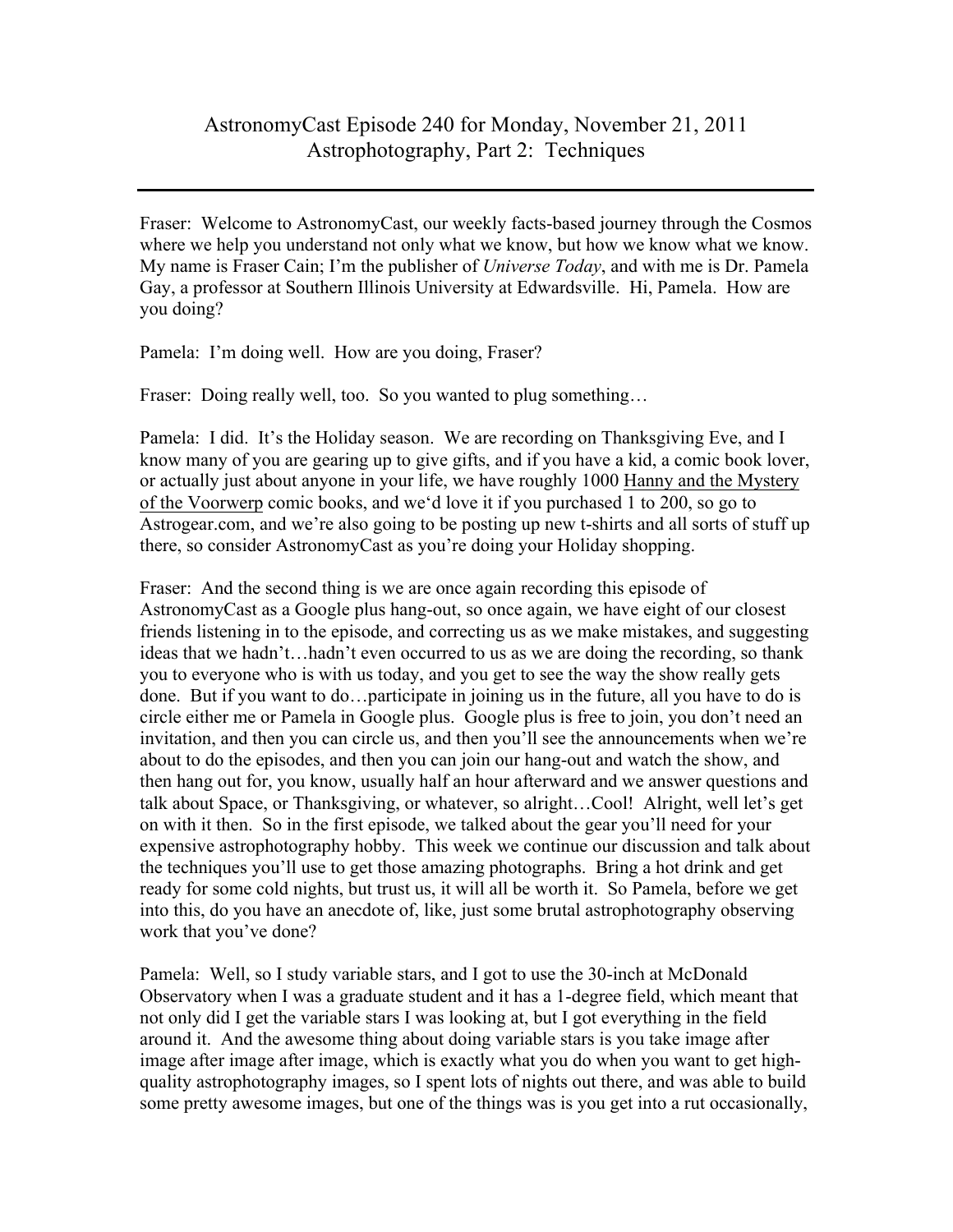you're sitting there, you're at your computer, you're taking image after image after image, and I was doing 600-second exposures and there was one point, I'm sitting there and the old man on the mountain, the engineer who babysat us made sure we didn't destroy the telescopes or anything, came into the observing room I was sitting in, and he was just like, "What are you doing?" in the standard, you-stupid-graduate-student tone of voice. I'm like, "I'm taking images." And just as he says that, an image comes onto my screen that's completely starless. I am looking at absolutely nothing, and I look at him and he looks at me, and he just uses his hand to beckon me outside and I get outside and the entire dome is just like underneath this thick wall of clouds that came out of nowhere as near as I'm concerned, so it's amazing how the sky can change in 600 seconds, and I felt rather foolish at that moment in time.

Fraser: So, right. So if you'd practiced some better technique, perhaps you would have noticed the fact that you were getting clouded out. And so last week, we talked about sort of the three main ways that you can do astrophotography. One is you take a really nice, you know, digital SLR camera, connect it onto a tripod and just do some really nice long exposure images. Ideally, track with the motion of the sky, and, you know, get those beautiful Milky Way images and star fields and things like that. The second way is you take your webcam, hook it up to the eyepiece of your sort of medium-level grade telescope, and get those amazing images of the planets and the Moon and things like that. And the third way is the, you know, the price of an SUV, where you hook up the CCD camera to your \$20,000 Ritchey–Chrétien telescope and, you know, take some amazing Hubble-style deep sky photography. So then let's go back and run through those different methods and talk about what are the kinds of techniques that astrophotographers use to get those kinds of images. And I guess, you know, we should probably start with the images, you know, the sort of long-field stuff or the long-duration, long with the DSLR camera. What's your method to get the raw images?

Pamela: Well, the first thing you need is some sort of a camera that allows you to output in raw format, so that sounds kind of like, "Oh, of course it'll happen!" but when you're purchasing your DSLR camera, take that into consideration, and then remember to switch the setting.

Fraser: So, hold on a second here. You talk about raw format, and like I know that my Canon T3 will…I can take jpegs and I can take this raw format, and so I want to shoot with that raw format and that creates these monster digital files, right?

Pamela: Right, so what's happening is when you use jpeg images, it does some sort of a compression. And basically what it's doing is it's saying, "OK, this set of pixels over here – they're all the same color, so I'm going to store them together. This set of pixels over here – they're all the same color; I'm going to store them together," but when you store in raw format it actually stores the data for every single pixel separately, so it takes up a lot more space. It's the difference between saying, "pixels  $1, 10 - 20, 100$  are all black, and saying 1, 1 black, 1, 2 black, 1, 3 black."

Fraser: Right, so there's a like a compression and loss of data.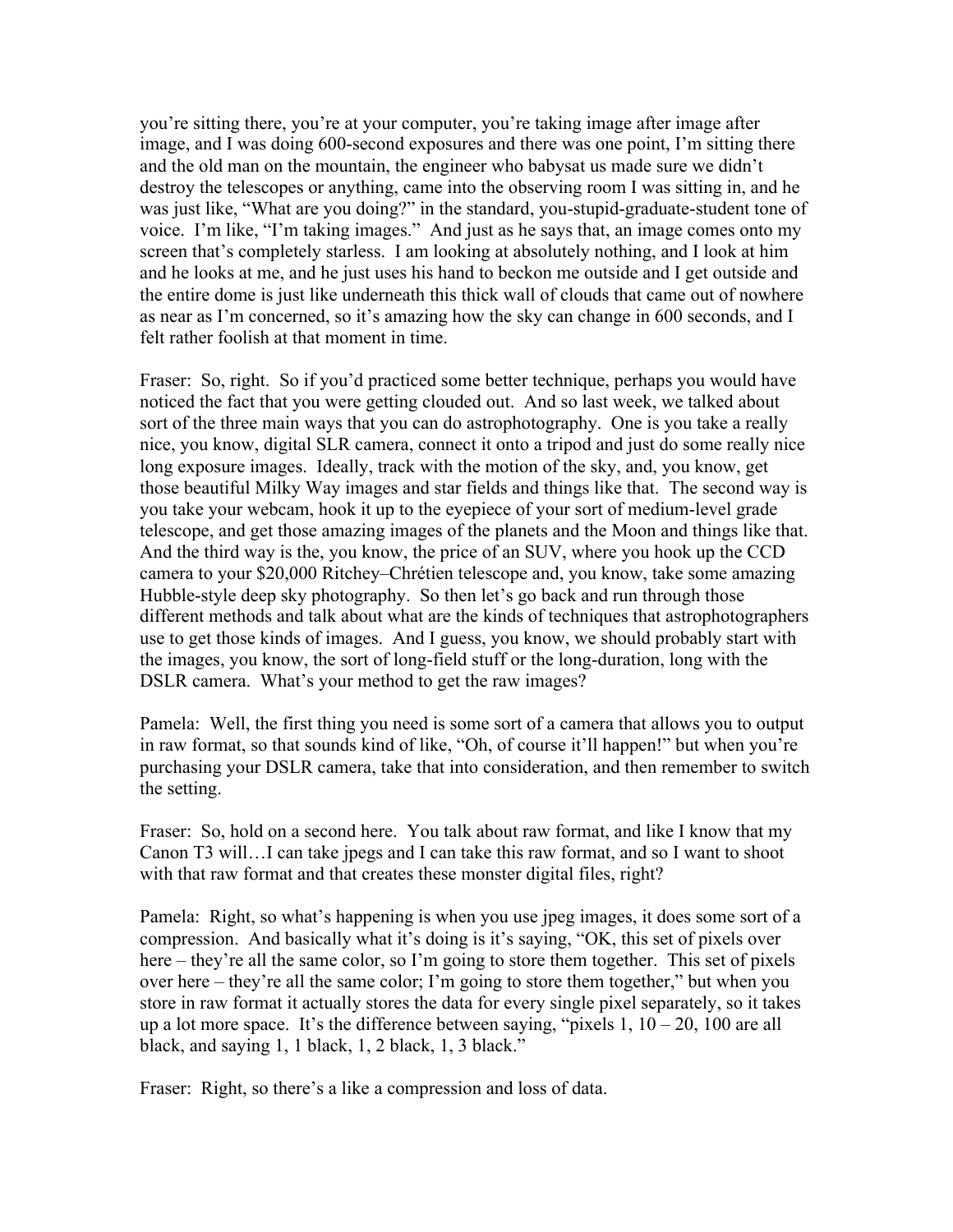Pamela: Right, so with raw you have none of that loss of data, and it allows you to keep all the information for every pixel -- and you really need that for astrophotography.

Fraser: OK, but those files are BIG.

Pamela: They're HUGE, but it's worth it in the end. If you're trying to get the best image you can, why start out by throwing away data as you're taking your image?

Fraser: OK, so you've set these big, long exposure times, and how do you go through that process? How do you gather that much light?

Pamela: So there's two different things that you need to consider: one is how long are you going to keep your shutter open, and the other one is how open are you going to make your aperture. Now, the two of them actually go together. If you're going to try to take a short exposure of the night sky, open that aperture all the way out. If, on the other hand, you're looking to take a five-minute or ten-minute exposure, you might want to close your aperture down just a little bit as you're taking that full-sky image, so that light pollution, moonlight, um, all of these different factors don't cause the sky brightness to look so bright that it suddenly appears like you're taking a twilight image. As you take these long exposures, it's amazing how much sky brightness you pick up. So one thing that you actually want to do is you want to play, to experiment. You want to try that 300 second exposure with the aperture one click closed, that 300-second exposure with it two clicks closed, and you really don't want to go longer than 300 seconds, and you probably don't want to go longer than 30 seconds unless it's an ice-cold night and you're far away from granite and no supernova has gone off recently. And the reason I say that is if it's a warm night, then you're going to run into problems with the heat of your electronics bringing up the background noise in your images as you take longer and longer exposures, and if you're either in a very granite-rich area or there's some other reason – a solar storm or something else that's causing a lot of cosmic rays, those will cause all of these little, bright pixels in the background that are a pain to correct for, so by having reasonably short exposures, you don't get as many cosmic rays per image, and you don't…

Fraser: Are you kidding me? Is this like a joke?

Pamela: No, I'm not! This is a real concern.

Fraser: You're actually telling me that I have to be concerned that cosmic rays and radiation from granite is going to put noise into my beautiful astrophoto?

Pamela: This is an honest-to-God problem.

Fraser: Really?!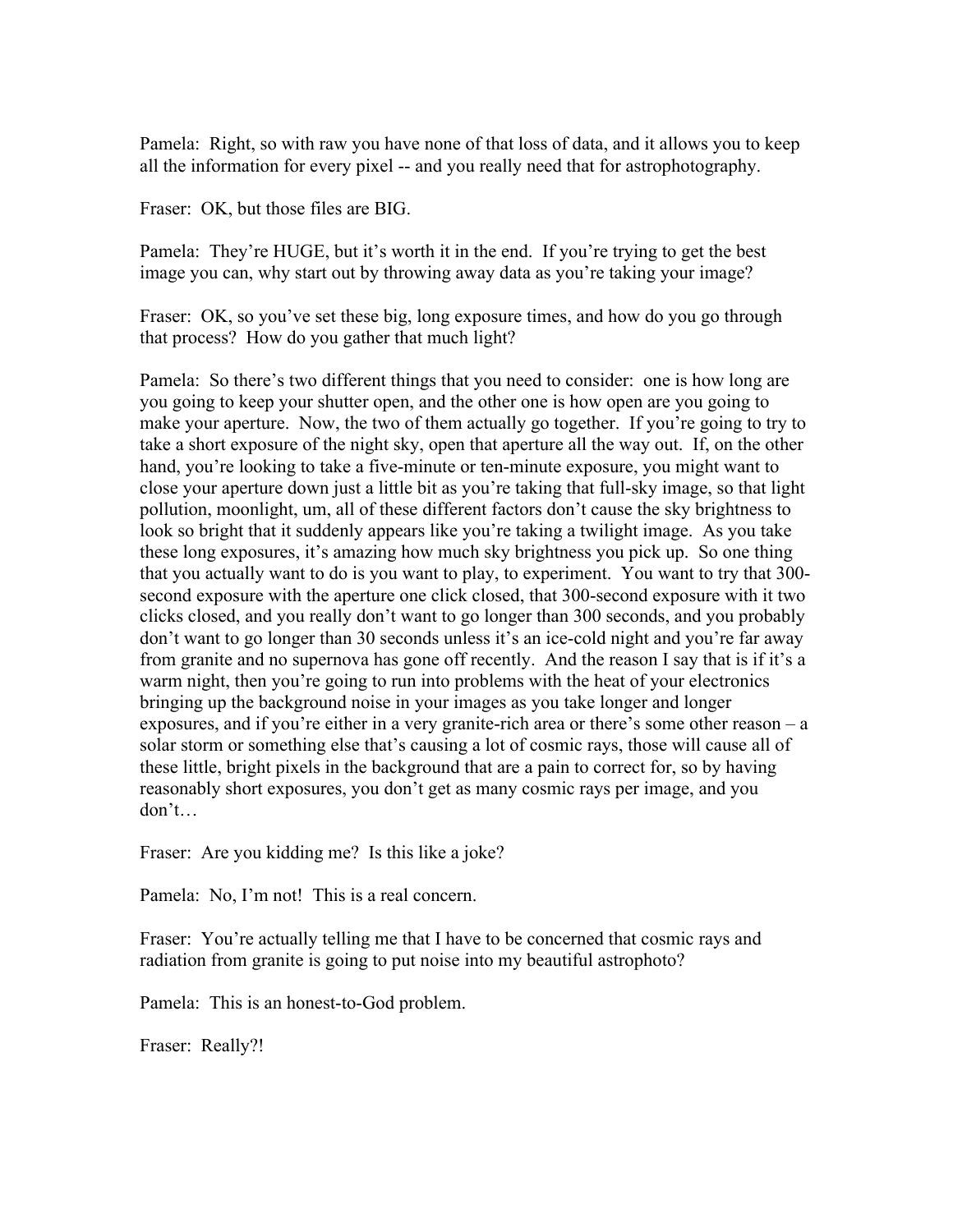Pamela: This is one of those things that drove me crazy as a graduate student because a single cosmic ray hitting a star blasts that star out of usability, so you've only wrecked one pixel, but that one pixel exploded that star's values. Now, you can also get these glancing blow cosmic rays that cause stripes of bad pixels, and all these other annoying things, so yeah, you have to actually start worrying about cosmic rays, and the longer your exposure is, the more cosmic rays your exposure is going to have.

Fraser: If you say so... well, that sounds pretty weird to me. But, right, but what you're saying then is it's this balance between aperture and exposure, that you open up the aperture to pull in more light, and you don't have to necessarily do as long of an exposure, or you can shut down the aperture and do a longer exposure, and there's not going to be any one way that's going to make the best picture. As you say, it's about playing. It's about trying one idea, trying a different idea, and see what works best for your sky, your technique. You know, if you set the exposure too long, it might blow out the Moon. If you don't do it long enough, the stars are going to be too dim, so it's just a matter of finding that happy medium.

Pamela: And there's no one right answer because the Moon keeps changing in phase, everyone has a different characteristic to the light pollution -- one night your neighbor has the light on, the next night they don't – all of these things add up to chaos, but as you get practiced, you can look at the sky and say, "Ah, tonight I need to…" and you can do what you need to do. It's like learning to play violin. You instinctually learn where your fingers go every time, and you can make adjustments for temperature and other things through tuning that you know how to do instinctually.

Fraser: Right, right…OK, cool. And so, you know, we talked about the gear, but essentially you will be messing with your aperture and your exposure length, which, you know, every camera is different where the setting is on that, and you will be recording your photographs as raw images and then attempting to dump these into your, you know, some way of…your repository, and you're going to be processing it -- and that's a future show, that's episode 3 if we're going to talk about the processing methodology, but really it's just about… I mean is there anything else sort of technique-wise except you go out, you set up your camera, figure out your happy place with your exposure and your aperture, and record those raw images?

Pamela: Well, I think the one thing you have to remember to take into consideration is it's not one perfect picture you're trying to take digitally because you can add things together. What you're trying to do is get a series of images that aren't overexposed, a series of images that have that black sky and are still showing the stars, and then you stack those images together, and by adding them up, well, you don't have that many cosmic rays to worry about, comparatively, because you can take…one nice thing is you add them up and say, "Ah, there's a cosmic ray in only one of these ten images," and you can correct for it. If you only have one really long image, you can't correct for it. So you're going to add these images together, and it's as you add them together later in that next show we're going to have that you end up finding all of the nebula, you end up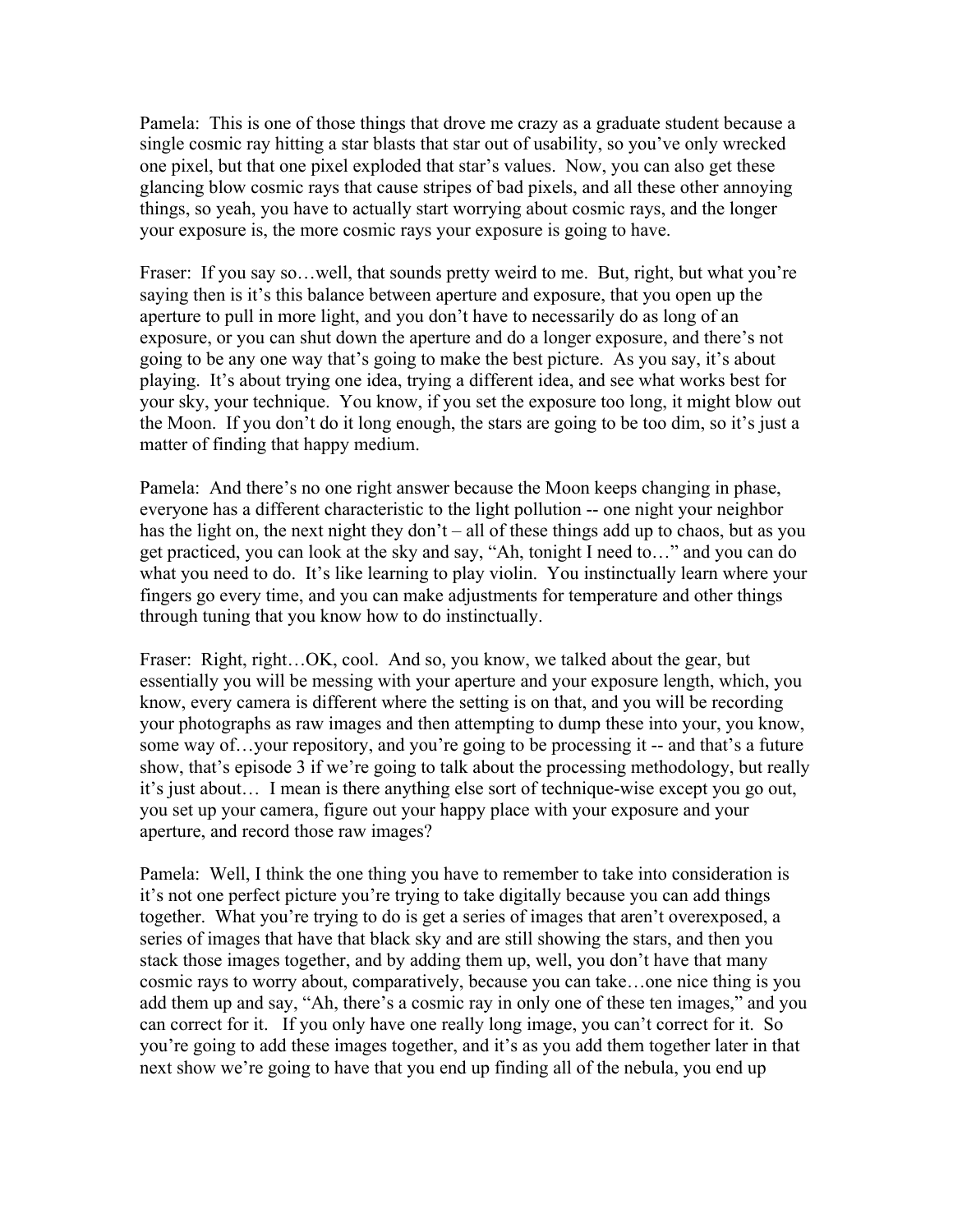finding all of the faint galaxies. So your goal taking your picture is to keep your black sky and get as much light as you can while still having your black sky.

Fraser: And so even with those wide-field, you know, those beautiful images you see of the Milky Way rising up over some desert sky, you know, those are done with a series of shorter exposures that are then stacked?

Pamela: Yes.

Fraser: Or are they done with one big long exposure? So you wouldn't do a big, long like minutes-long, hour-long exposure. You would take a series of shorter exposures in a raw format and then stack them on computer.

Pamela: Exactly. And the other thing about images like that is you're worried about, well, the sky is rotating, and you can have your telescope set up perfectly, but no matter how perfectly it is, something is going to cause the tracking to not be absolutely perfect. Every telescope in the world there's something that is correcting that tracking, and unless you have some sort of an auto-guide system, you're going to slowly, over time have your stars drift, and by keeping your exposure shorter, you don't end up picking up that drift.

Fraser: But even if you have some kind of tracking, like, if you've got your, you know, you've got it connected on an equatorial mount, your connecting with the sky, that's still not the way to do it. The way to do it is to…

Pamela: It's still not good enough.

Fraser: It's not good enough.

Pamela: Over the course of minutes – and you're going to be taking exposure after exposure adding up to minutes – it's going to move one or two pixels, and that one or two pixels blurs your image.

Fraser: Makes it all blurry...yeah, OK, so we're taking...so we're going to capture, you know, even if we're tracking, we're going to capture a little piece of sky, and then we're going save that file, and then…and our camera might be tracking the whole time, where we take a little picture, take another little picture, and just build up that, OK that's perfect. OK, let's talk about that second method then. We talked about the…where you're taking the planetary astrophotography, where you've got your mid-range telescope, and you've connected your eyepiece, you've connected a cheapo webcam up to your eyepiece, and you're then capturing image after image after image. So what's the process there?

Pamela: So here it's often a matter of getting rid of as much light as possible. This sounds really strange, but when you're looking at Jupiter, when you're looking at Saturn, you're looking at something that's going to saturate your detector, and so sometimes you end up having to do crazy things like putting a cardboard cut-out on the front of your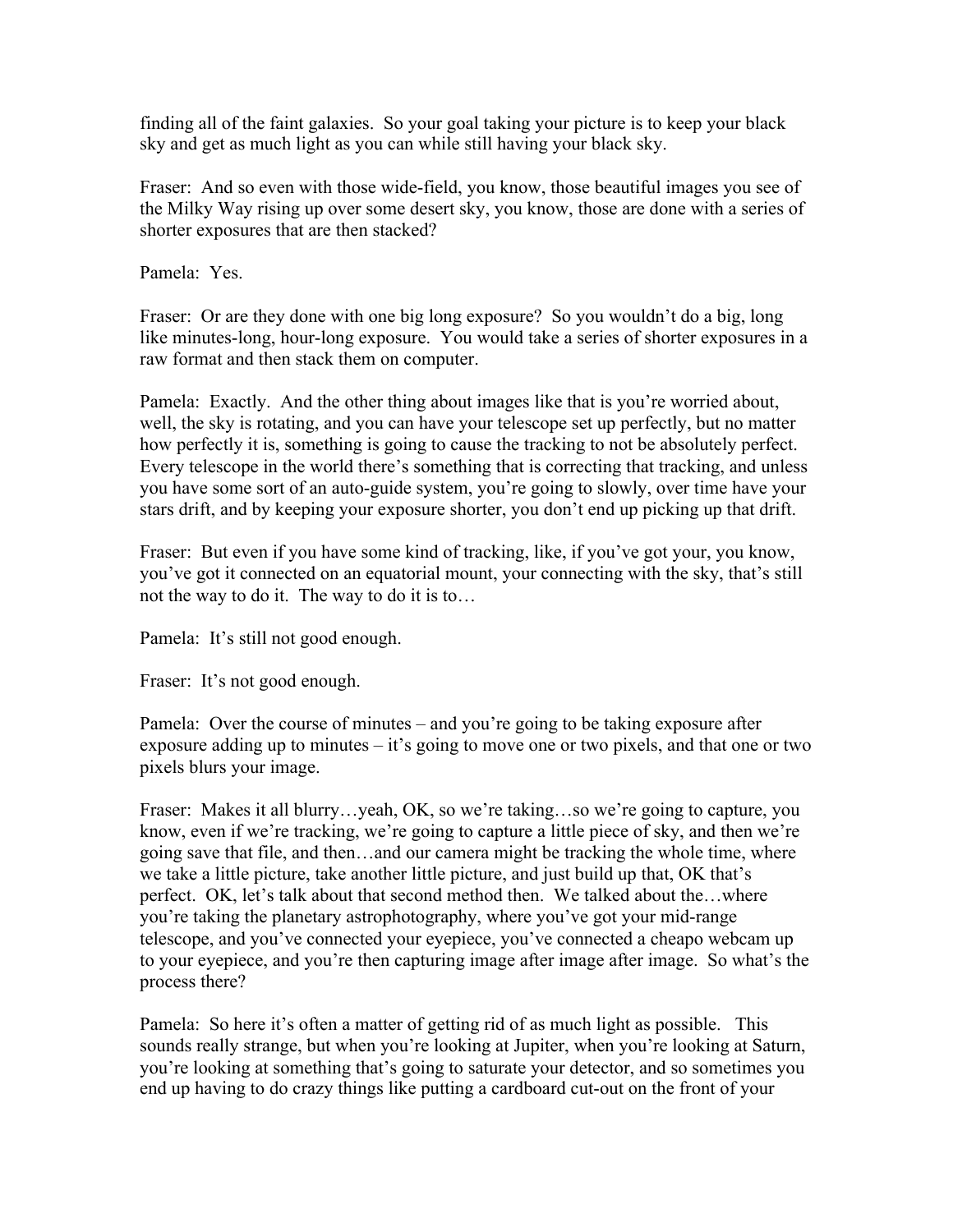telescope. So, what you want is to have in every single frame a not-fully-saturated Jupiter. Ideally, you want to know at what point does your detector stop catching light. So there's usually numerical values associated with every pixel. The CCDs I've used have usually gone from zero, which is absolutely nothing, to around 5,000 counts, they really stopped functioning, and so you need to figure out what's that count at which it stops functioning and come about a third below that is where you want your maximum pixels to go. That way you can get a full dynamic range, you don't have to worry about blowing out your detector, and there's other things like where is your detector linear? Now, for pretty pictures you don't have to worry about that as much, but the idea is…ideally, you double the number of photons that hits a pixel and you double the brightness. Well, at a certain point, that pixel starts to fill up and you just can't add enough more photons to it to double how much it's detecting, and it loses sensitivity that… there's a whole bunch of other stuff, and I'd start to have getting into quantum efficiencies and that's beyond us right now.

Fraser: No, I'd like to go into that...but no, no, but I guess the part that I don't really follow then is, I mean, you're taking your webcam, and you're putting it onto your eyepiece and then you're just letting it run, right? You're just recording like the highest quality video that you can get, and then you're putting stuff in front of your screen, you know, some kind of cardboard cut-out in front of your screen, you're turning up and down the color balance, the "gain" of the camera itself to get that perfect happy medium, but then how long are you just letting it collect for?

Pamela: As long as you can.

Fraser: Like, hours?

Pamela: Sometimes, it depends on what you're trying to do. So, I've seen amazing videos that are taken where…so with Jupiter, the planet's kind of rotating, and if you go for hours, you can build up movies of the rotation of Jupiter, but if you just want a stunningly beautiful picture of Jupiter, there you just want to go a couple of minutes, and if you're taking several frames a second, a couple of minutes is going to give you more images than you know what to do with because the catch for using a webcam is after you're done capturing this video, you're going to go through it frame by frame by frame looking for the sharpest images, and you're going to throw out the ones that aren't sharp.

Fraser: Right. And that's again talking about technique, but yeah.

Pamela: So, here as you take your images, pick a nice beautiful night, get everything so that you're not saturating your images, and take a few minutes of frames on Jupiter, if you want to do that entire movie of its rotation, take a couple of hours, but if you just want a pretty picture, you're just looking at a couple of minutes of video.

Fraser: Right, so you're going to take a couple of minutes, you're then going to, yeah, you're then going to go through them frame by frame, so a couple of minutes is probably enough time because if you go longer than that in the case of, say, Jupiter, the object is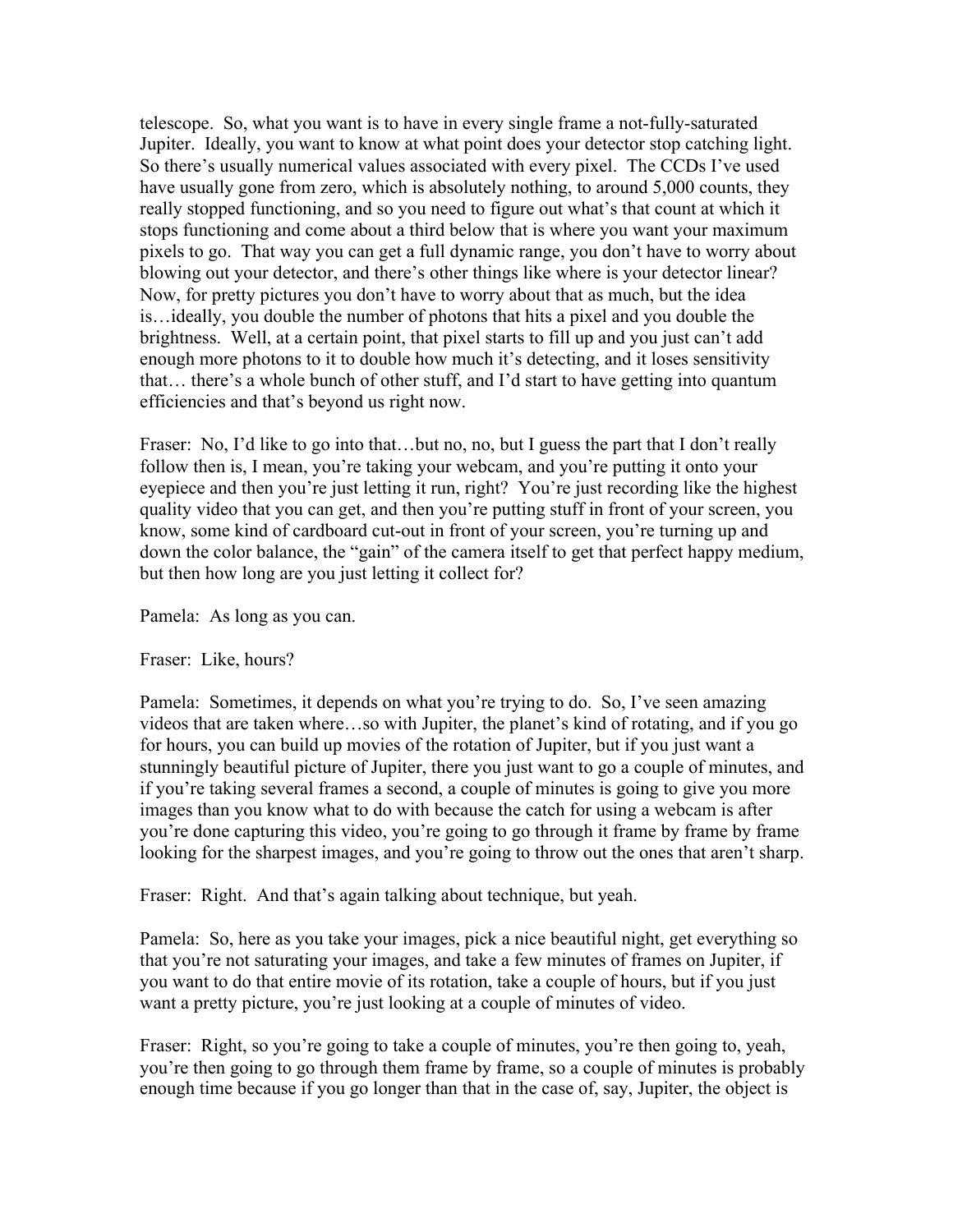going to have rotated and then that's going to introduce blur and more problems into it as well. So it's more about getting a whole pile of good frames you can then stack later. OK. Awesome.

Pamela: And this works for Mars, less blocking of the front of your telescope required, and Mars is particularly tricky because it's very tiny, so you want to push what your telescope's capable of doing. So this is where you want to get as much magnification as your telescope can support and as short an exposure as you can possibly get on your video camera. So wait until Mars is at its closest point to the Earth; wait until it's at opposition, and give it a try and you'd be surprised what you can get. Looking at it with your eye, your eye doesn't have the time resolution your video camera has, so you can get a sharper image with your video camera and then add all of those frames together and you can actually make out the icecaps, you can actually make out the volcanoes and the valleys. It's really quite amazing what you can do.

Fraser: Now, are you recording it in any special way, or are you just recording it straight in whatever color sensitivity your webcam wants to do? Like, do you need do it in black and white, or…?

Pamela: So, what I'd recommend is actually getting a black and white, low-light security camera or getting one of the two-cans, two-cams rather. The two-cams are the ones that are preferred by most astrophotographers, and I believe that those come in both black and white and color, and just follow the user's manual for your particular camera. One of the things that we run into as a problem with this show is technology is constantly changing, so I'm trying to talk generically, but where the technology's constantly changing, do what's recommended for your particular camera. Avoid compression as much as possible, and try and save things in as raw a format as you can.

Fraser: Right, so you're going to get...whenever you're listening to the episode of this show, go and lurk around the astrophotography forums and find out what webcam people are currently recommending.

Pamela: Cloudy Nights is an awesome place to go talk to people.

Fraser: Yeah, and/or IceHunters, which is Mike Salway's forum. Yeah, so that's to get that latest gear. We try to be timeless with this episode. Now, what about filters? We didn't talk about filters with the taking night sky, wide-angle stuff because you're just going to be using your camera with its different lenses, but are you going to want to use any kind of filter when you're doing the planetary stuff?

Pamela: When you start getting into been-there-done-that-let's-see-what-I-can-do-that'sthe-next-step-up, that next step up in webcam work is where you start buying the filters. You can get filters that can accentuate the icecaps on Mars, that can accentuate the banding on Jupiter, but the place that filters really start to change your perspective on the sky is when you go that next level, to the "SUV's worth" of equipment, when you have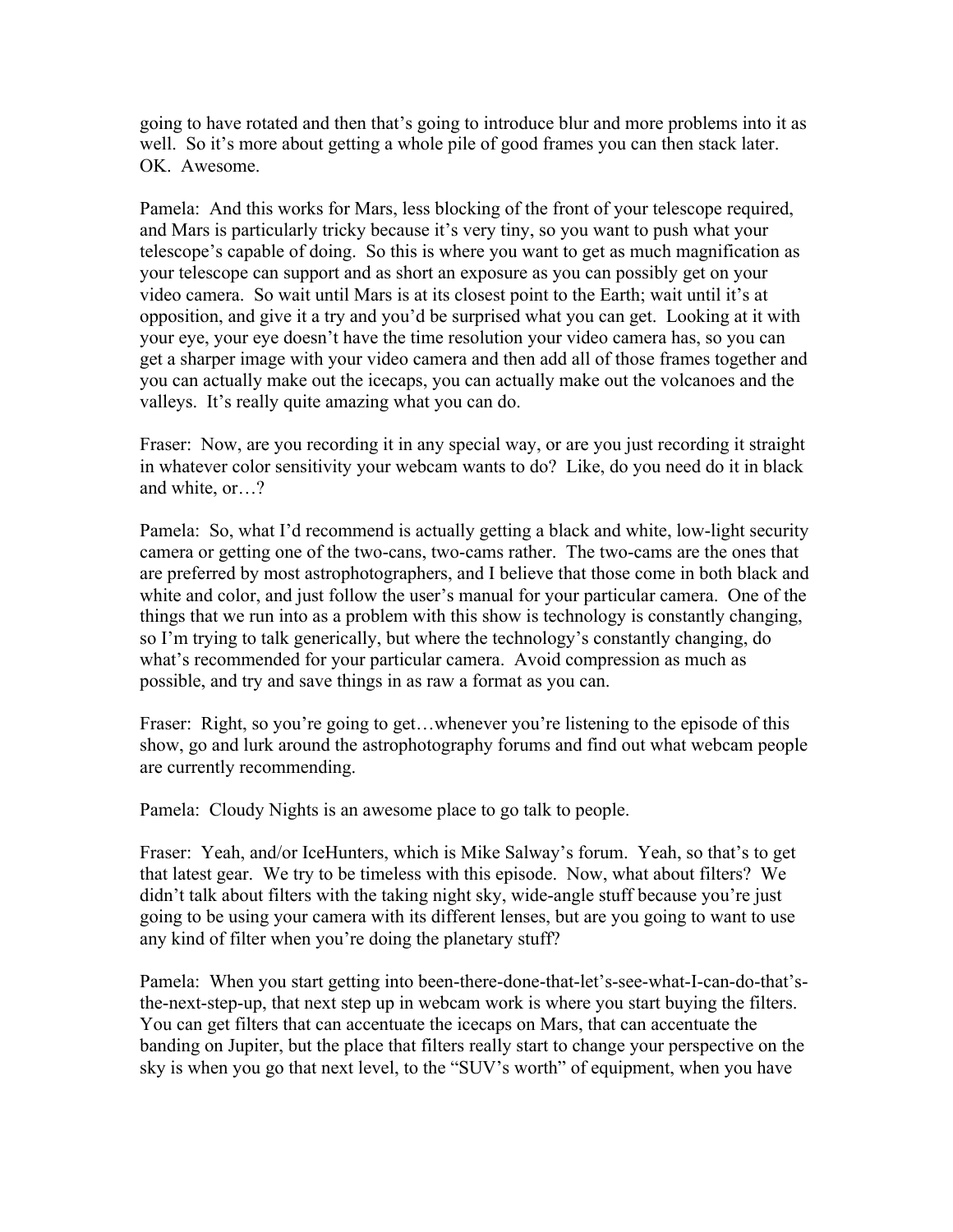that full CCD detector and when you have that either Schmidt Cass or Magneto Cass or Ritchey–Chrétien telescope.

Fraser: I know the filters are really important for the deep sky stuff with the CCD, but do the filters come into play with any of the planetary stuff?

Pamela: They can if you're trying to accentuate filter, when you're trying to accentuate features, but they aren't going to help you get that true color image. Now, what you can do is if you're in a very light-polluted area, there are some filters out there that specifically try to filter out the light produced by sodium lights, that specifically try to filter out some of the other compression lights. As we use more and more fluorescents, it makes it easier in some ways to filter out the light using narrow-band filters, but in general, if you're trying to get a pretty true-color image, you're not going to get it with filters. If you're trying to look at specific features, if you're trying to pull out the icecaps, pull out the valleys, that's when using the filters can help.

Fraser: And I know that some people use this technique for observing the Sun, and so obviously then you definitely want to get some solar filters.

Pamela: Yeah, you don't want to look at the Sun at all without a filter, and so there you're looking at one of basically two different things. You can get what's called a neutral density filter, which blocks all colors of light equally, and so you can get a neutral density filter that blocks 90% of the light in all wavelengths. You probably want to go even more than that when you're looking at the Sun. Now, the other direction you can go is you can get something called an H-Alpha filter, and that's a filter that only lets through the specific transition called H-Alpha in the hydrogen atom. This is one of the bomber lines; it's the one that allows you to see all of the neat corona, loops, and storms, and it accentuates sunspots, and if you have enough magnification it actually allows you to start seeing the convective cells on the surface of the Sun. Now, if you just go with a neutral density filter, all you're going to see is the sunspots and the bright stripes, the faculae that are caused by coronal loops, but with the H-Alpha you can start to see details in everything.

Fraser: OK, so I think we've kind of wrapped up the techniques for that second method. And the third method, and I think this is the one you know the most about, is the deep field, you know, big telescope, CCD camera connected to it…how on Earth do people get these amazing photographs?

Pamela: Lots and lots of patience and tracking, and the really, really best ones – what you're actually doing is you're sitting there, and you either have a second CCD chip that's auto-guiding your telescope, or you're sitting there with a hand paddle guiding your telescope as you watch a video screen output. It's like playing a video game of keeping the star on the target. Nowadays, a lot of times the software will do it for you, but when I was a graduate student, there was hour after hour of moving the telescope… Literally, you're pressing buttons, and it's just like the slowest-paced video game EVER. So you're making sure you're staying precisely on the star, or on a bright object in the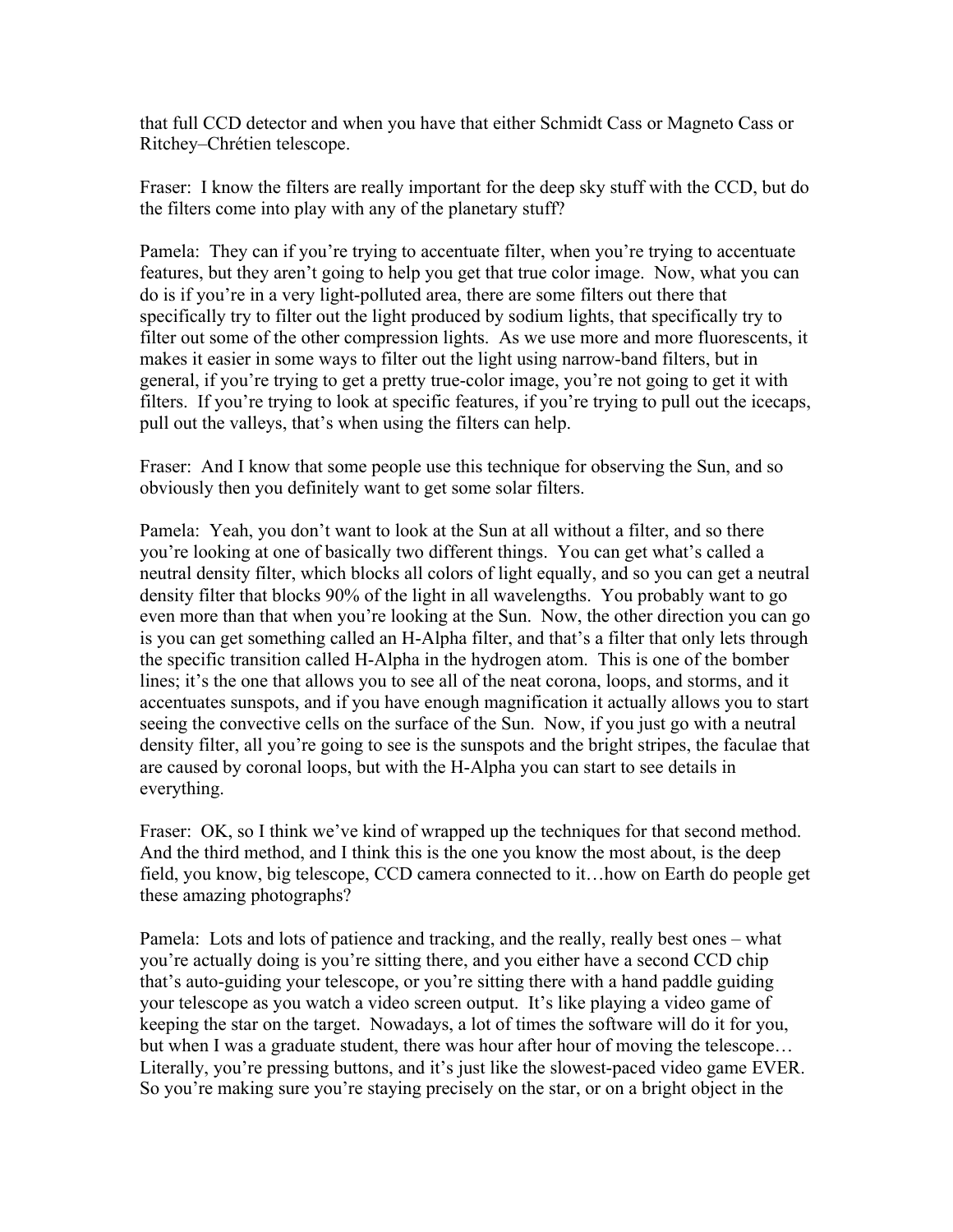field that you can put crosshairs on to make sure that you're staying focused, or staying pointed. You perfect focus, you very slowly step through and make sure you can't move a hair in either direction without making your stars become bigger blobs, so once you get your focus just right…and you can't…you actually have to be careful that you don't end up with square stars. This is going to sound really strange, but if you're on a telescope with a really large field of view and the atmosphere is perfect, when you get the telescope completely in focus as perfectly as it can be focused, sometimes the stars are one pixel in size, and that is unappealing and you can't do anything with it scientifically, so there are actually rare cases where you have to un-focus your stars slightly to make sure that they spread out across enough pixels. So it's this black art of if the stars are big enough, focus the telescope so they can get no smaller. If you do that and you have square stars, unfocus. So you play with focus, get it perfect; once it's perfect, you then start taking exposures. You want to have your exposures long enough that the sky stays black, but you're starting to get whatever faintness that you're looking for, whatever nebulosity, whatever arms on a galaxy, and you're not getting too many cosmic rays, so usually the longest you want to try and push is about 900 seconds for a perfect system. After 900 seconds, the number of cosmic rays just becomes annoying. Most systems you actually want to stay down around 300 seconds, so you get those 300-second exposures, and you do it one filter at a time. With these high-grade CCDs, the way you get extremely good resolution is all of the pixels are simply sensitive to light/no light, and so everything you do is black and white images. If you were getting color images, there'd actually be triplets of pixels that are sensitive to the red/green/blue of a color CCD. You get more resolution by doing black and white, so then to get color, this is where the filters come, so you actually put the red filter, the R filter, the whatever filters that you're using filter on, take the exposure. You then put the next filter on, and here's where it becomes a black art because your CCD is differently sensitive to light in different colors, so you might find, "Oh! Everything is starting to saturate! I'm starting to get to the point where I'm blowing out my CCD at 200 seconds in red. Now, I put the green filter on and -- oh, crud! At 250 seconds I'm starting to saturate!" So you have to figure out how do you play with the exposures, and that's also going to vary with, well, what are you looking at? Is it a blue galaxy? Is it an oxygen-rich nebula? Is it a red reflection nebula? All of these different (or a red transmission nebula, rather)…all of these different things you have to adjust your filters, you have to adjust your exposure times for.

Fraser: Wow! That's like way more complicated than the other methods. It's funny how it all scales up. The gear's more expensive and the method is a lot more complicated, but at the same time, you know -- greater risk, greater reward. I mean, you see some of those pictures, again, some of the best…guys John Chumack, there's a lot of them, Tom Davis… they produce these photographs that look like they came from the Hubble space telescope. Their ability, their technique is so good that it's just astonishing. So they are targeting that sweet spot, that you have the CCD hooked up, you get your filter on, you capture for 300-ish seconds and then store that image, that long-exposure image, but it's going to be like take one image, and then take another one, and then take another one, and then take another one, and then we'll talk about technique next week, or I'm sorry, about post-processing, but essentially you're stacking all those images together try and just keep…you're taking long-exposure after long-exposure and then creating a super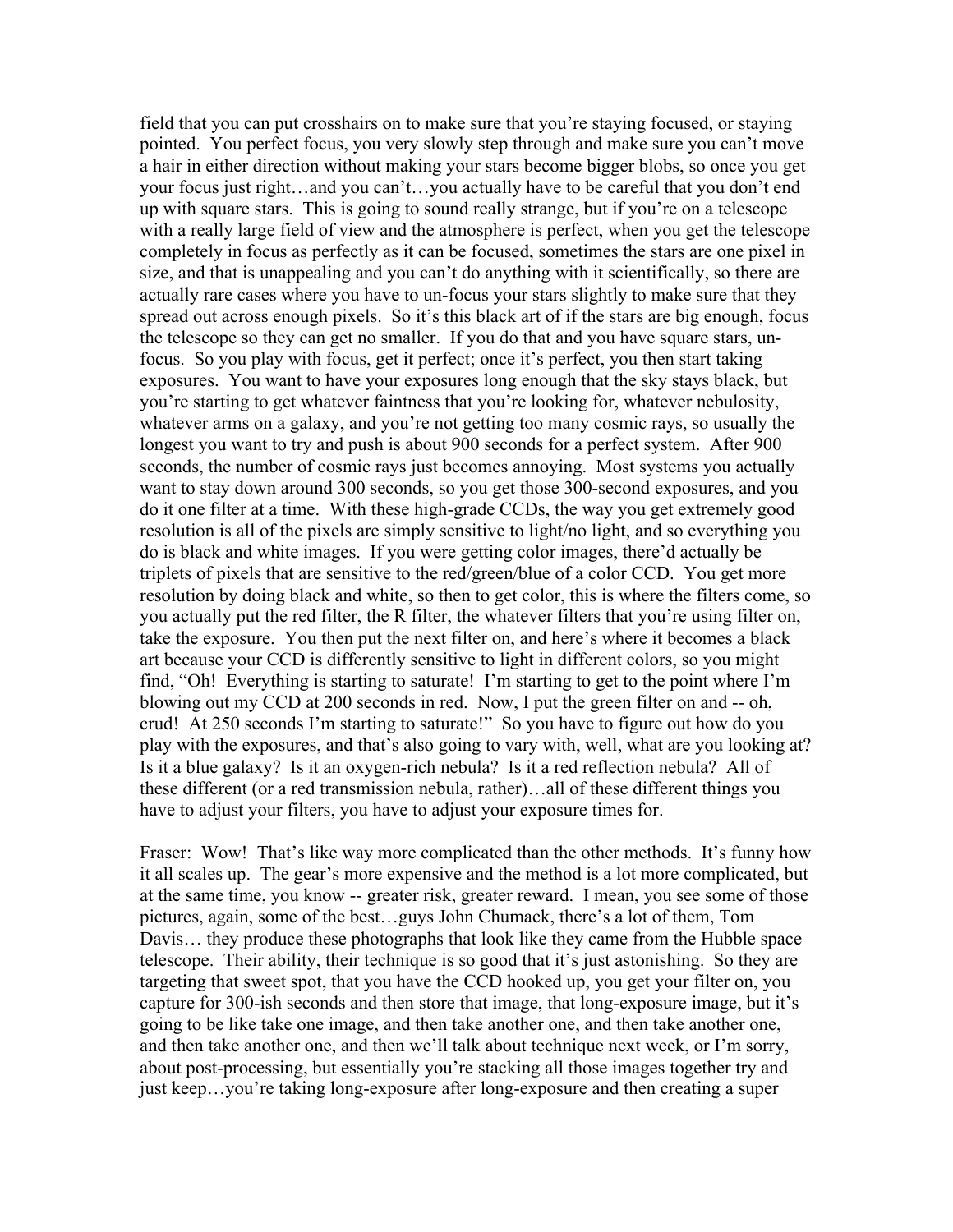long-exposure with all of those together, and if you've done your job right, you're going to get those beautiful faint, the nebulosity, the galaxy, the dust in the galaxies and all the beautiful pictures that come with astrophotography.

Pamela: And if you're just after pretty pictures, one of the really awesome tricks I learned from an amateur astronomer (because you can't use this data for science) is one of the tricks for bringing out all the details is remove the filters -- all of the filters -- from your camera, and create what's called an illuminance image. This is where you just capture as much light as you can to get the details, and then you use that as a mask in your final image, and if you're struggling to get enough light of a really faint object, when you then put your filters on, you can do what's called binning the CCD. This is where you combine the light that's hitting every four pixels into one, so that's a two by two bin, or you bin all the light that's hitting every 16 pixels into one – that's a 4 by 4 bin, and this allows you to get deeper images faster, and that's particularly useful if you're just not that sensitive a set of equipment. So you then put your red filter on, bin your CCD get all of your red light, put your green filter on, bin your CCD get all of your green light, and when you stack it together later, you're able to resurrect all of that detail using that illuminance frame. Now, if sensitivity isn't an issue, then you go the other direction, and you just do everything through filters, and you start playing with what are called narrow-band filters. There's two types of filters: there's broad-band filters and there's narrow-band filters. Broad-band filters are like, "I want all the shades of red. I want all the shades of green." Narrow-band are, "I want the light produced by the H-Alpha transition. I want the light produced by the specific oxygen lines produced in planetary nebula that are green." And here you're looking to bring out specific scientific neatness, awesomeness details by which filters that you're using.

Fraser: Yeah, and the terrible truth of astrophotography with a lot of the scientific stuff, the stuff from Hubble, is the pictures are completely fake. They've, you know, they've used one very narrow-band filter for one color, they've used another very narrow-band filter for a completely different color, and then a third one, and then they go that one is red, that one is blue, and this one is green, and then they merge them together and you get a…what looks like a beautiful colorful photograph, but actually has nothing to do with what the object really looks, and again, I think, this comes down to your experience. Are you trying to create a realistic view of what the object really looks like, or are you trying to create a very beautiful picture? And if you're trying to create a very beautiful picture, you'll want to learn which of those narrow-bands are going to give you the right combination of colors to make your image look beautiful -- and you will be part of the lie.

Pamela: [laughing] Well, it's not always a lie, sometimes it's…

Fraser: No, it's not always, but I know with a lot of the stuff with the Hubble and stuff that they aren't going for true color.

Pamela: Right. Right. What I love though is sometimes the universe just works and a lot of these nebula where you're looking at specific emission lines of gases, you get your